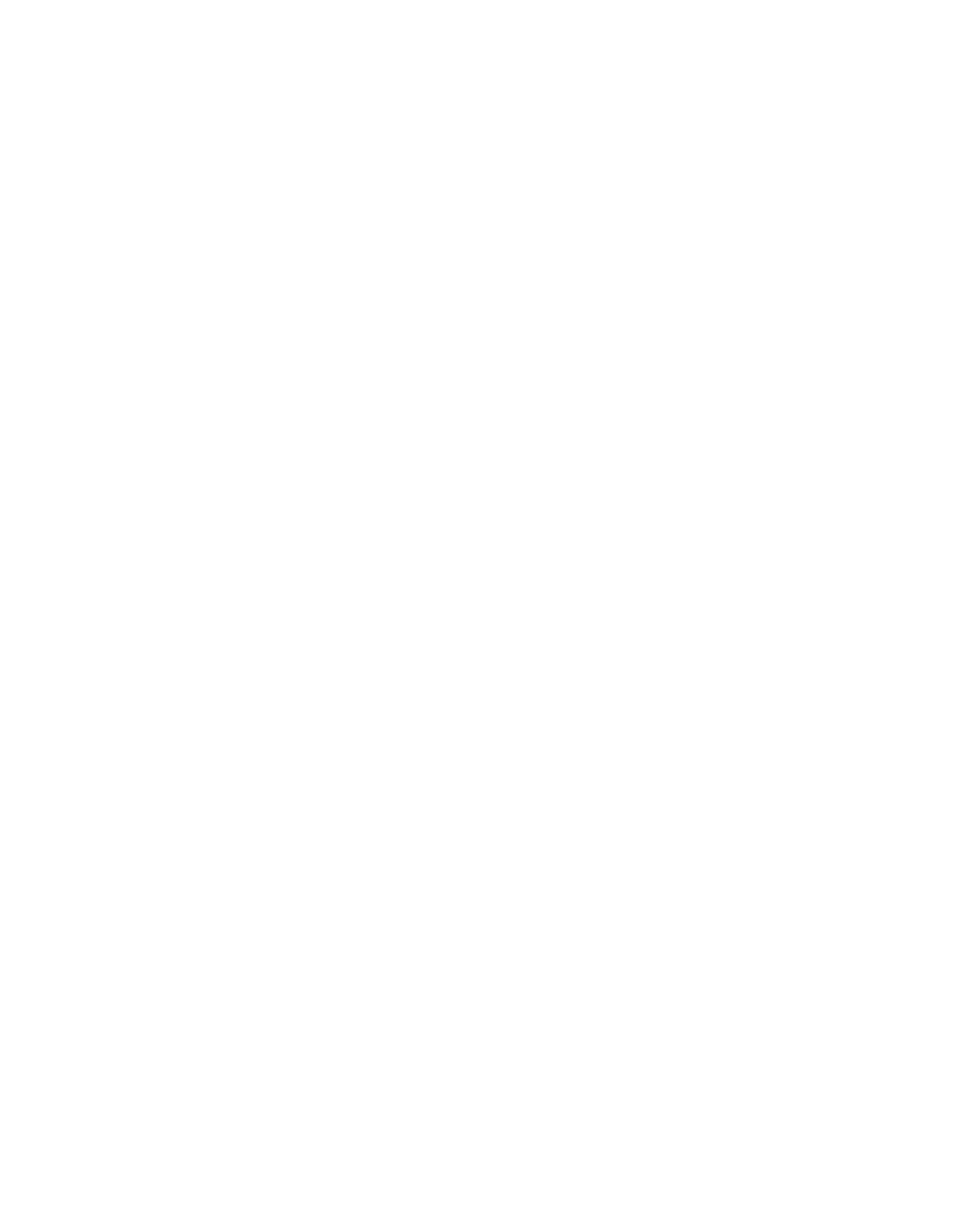# **Contents**

| 15.0 | Performance-Based, Batched, and Programmatic Biological Assessments 15.1 |                                                      |                                                               |  |
|------|--------------------------------------------------------------------------|------------------------------------------------------|---------------------------------------------------------------|--|
|      | 15.1                                                                     |                                                      |                                                               |  |
|      |                                                                          | 15.1.1                                               |                                                               |  |
|      |                                                                          | 15.1.2                                               |                                                               |  |
|      |                                                                          | 15.1.3                                               | Programmatic Biological Assessments and Biological            |  |
|      |                                                                          |                                                      |                                                               |  |
|      |                                                                          | 15.1.4                                               |                                                               |  |
|      | 15.2                                                                     | U.S. Army Corps of Engineers Programmatic Biological |                                                               |  |
|      |                                                                          |                                                      |                                                               |  |
|      |                                                                          | 15.2.1                                               | Programmatic Biological Evaluation for the State of           |  |
|      |                                                                          |                                                      | Washington for Salmonid Species Listed or Proposed by the     |  |
|      |                                                                          |                                                      | National Marine Fisheries Service and the U.S. Fish and       |  |
|      |                                                                          |                                                      | Wildlife Service Under the Endangered Species Act (Phase 1)   |  |
|      |                                                                          |                                                      | Programmatic) and Revisions to Regional General Permits       |  |
|      |                                                                          |                                                      | (RGP) 1 and 6 (Watercraft Lifts in Fresh and Marine/Estuarine |  |
|      |                                                                          |                                                      | Waters and Overwater Structures in Inland Marine Waters)15.5  |  |
|      |                                                                          | 15.2.2                                               | Programmatic Biological Assessment for Fish Passage and       |  |
|      |                                                                          |                                                      | Habitat Restoration Actions in Washington State15.6           |  |
|      |                                                                          | 15.2.3                                               | Programmatic Biological Assessment for Selected Activities in |  |
|      |                                                                          |                                                      |                                                               |  |
|      |                                                                          | 15.2.4                                               | Programmatic Biological Evaluation for Shoreline Protection   |  |
|      |                                                                          |                                                      |                                                               |  |
|      |                                                                          |                                                      |                                                               |  |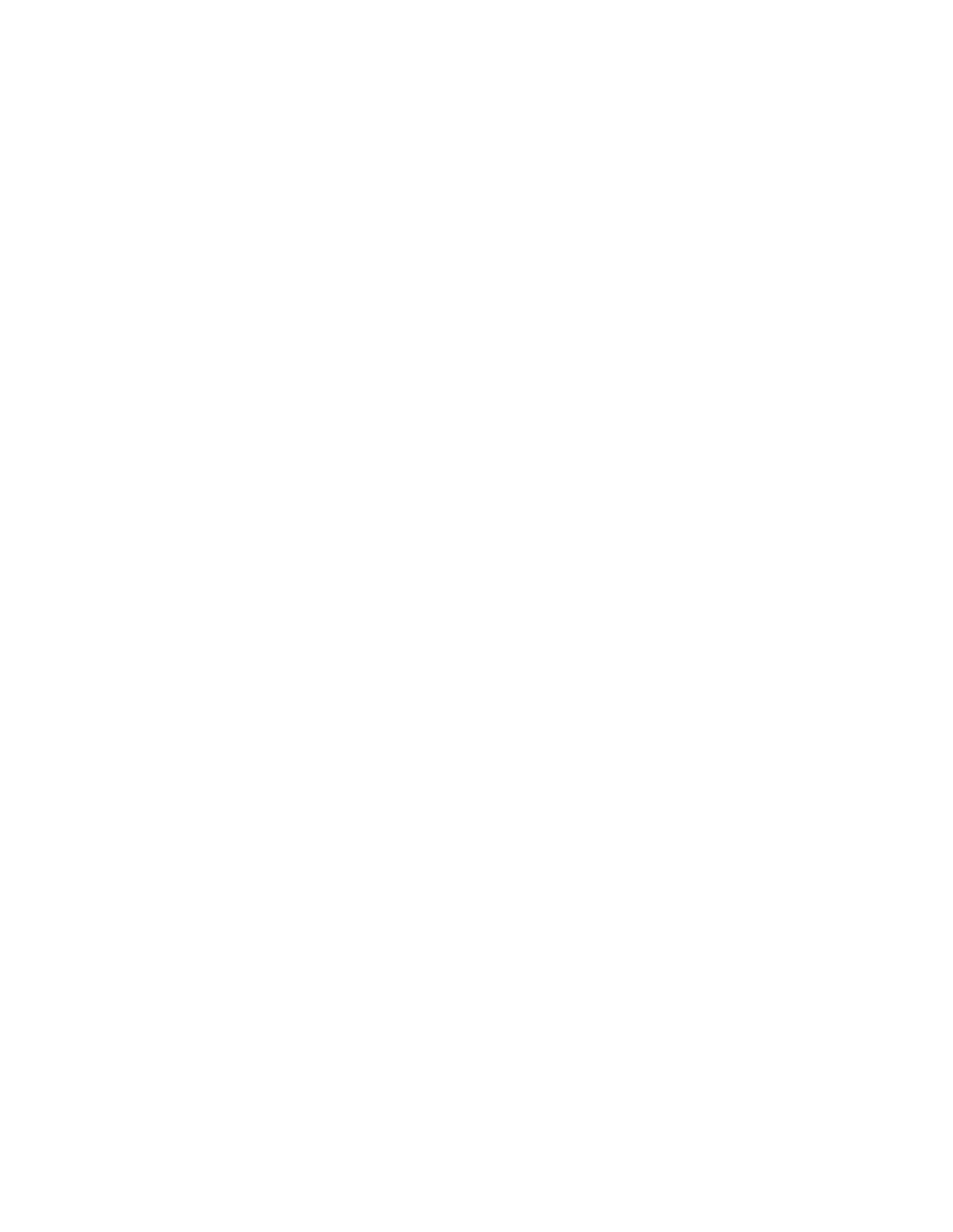# <span id="page-4-0"></span>**15.0 Performance-Based, Batched, and Programmatic Biological Assessments**

### **Chapter Summary**

*1*

- Performance-based biological assessments (BAs) and biological evaluations (BEs) are often written early in the design phase of a project. Because detailed information on the project description and design is lacking at that early stage, these reports are general in nature and are intended to provide safeguards for habitat and species by defining actions that will not be included in the project or impacts that will be avoided.
- Batched BAs and programmatic BAs or BEs provide collective coverage for groups of projects.
- Batched BAs can be grouped by project type or by geographic location.
- **Programmatic BAs and programmatic BEs typically are written to cover** several project types with NLTAA and LTAA determinations focusing on either: 1) a finite period of time (defined in the programmatic BA), 2) a defined geographic area, or 3) a particular species.
- **Programmatic BAs and BEs establish conditions allowing specific** activities that occur within general programs to typically proceed without individual concurrence from the Services for each project, provided that the project meets the requirements of the programmatic BA or BE.
- The U.S. Army Corps of Engineers has four programmatic BEs/BAs available for public use in Washington State.
	- The first Corps programmatic BE covers many of the common activities permitted under their Nationwide Permit program. Details on Phase 1 activities and the species that are covered are provided in Section 15.2.
	- The second Corps of Engineers programmatic BA is titled: Programmatic Biological Assessment for Fish Passage and Habitat Restoration in Washington State. It addresses primarily beneficial restoration projects that may affect species administered by both the U.S. Fish and Wildlife Service (USFWS) and the National Marine Fisheries Service (NMFS). Specific activities are given in Section 15.2.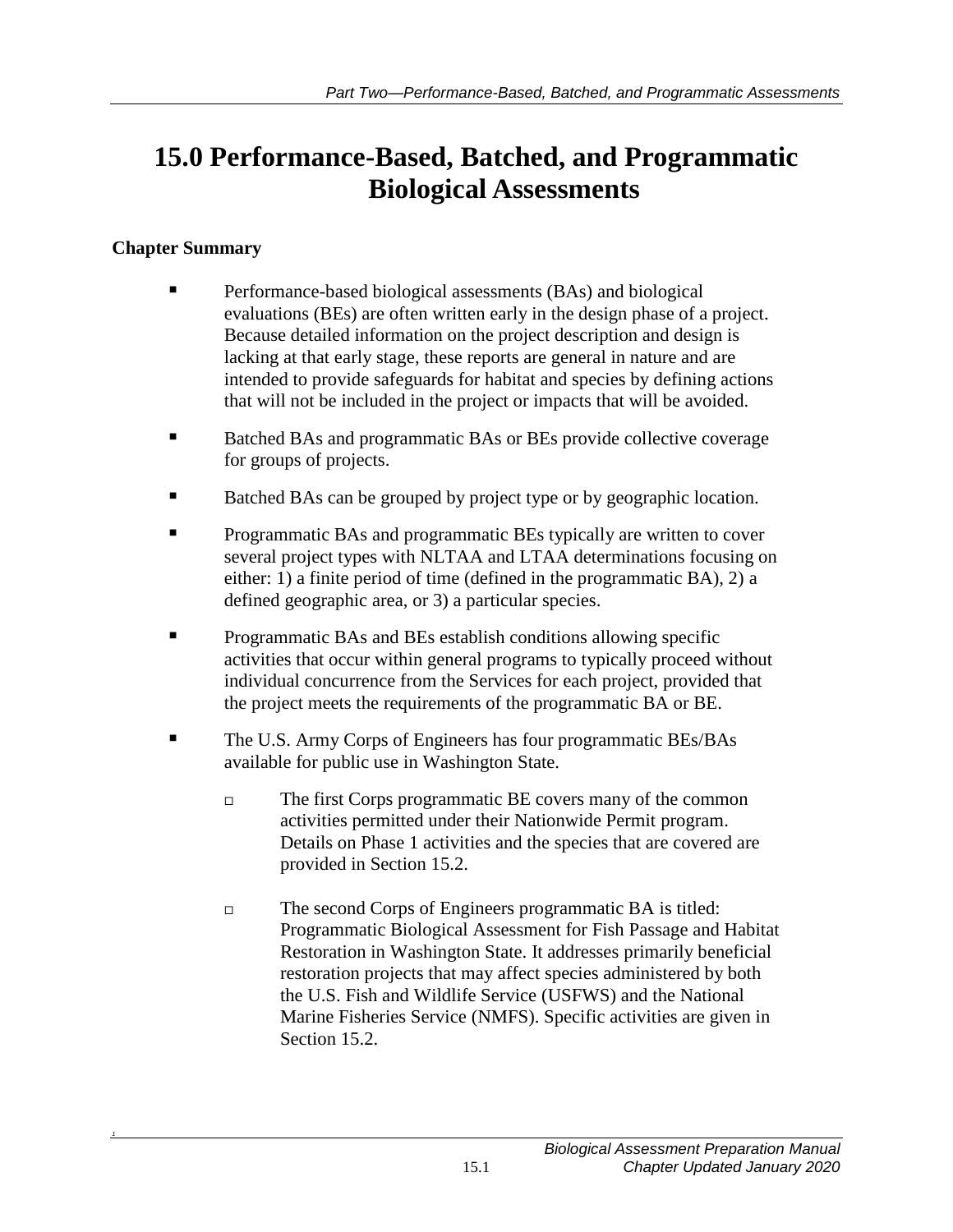The third and fourth Corps Programmatic consultations with NMFS cover activities specifically located within Lake Washington and Lake Sammamish.

This chapter provides a general overview of performance-based BAs, batched BAs, and programmatic BAs and BEs, and identifies information sources for learning more about them. This chapter also discusses the Corps of Engineers programmatic BE/BAs.

# <span id="page-5-0"></span>**15.1 General Considerations**

Any major construction project with a federal nexus (defined as receiving federal funding, requiring federal permits, or taking place on federal lands) is required under the Endangered Species Act to submit a BA to evaluate the impact of the project on listed species. This in turn requires consultation with the Services.

The process of producing a BA and receiving concurrence from the Services can take from one month to one year, depending upon the complexity of the proposed project. The Services and many action agencies have been working to streamline this process. These entities increasingly have been developing BAs early in the design process, in some cases, performance-based BAs.

The Services and action agencies also have been developing BAs that provide coverage for multiple projects within a single encompassing report. These documents, called batched BAs and programmatic biological assessments or biological evaluations, provide collective coverage for groups of projects of several types:

- Specific projects of a similar type (batched BA)
- Specific projects that take place in a similar region (batched BA)
- General programs of activities rather than individual projects (programmatic BA or BE).

### <span id="page-5-1"></span>**15.1.1 Performance-Based Biological Assessments**

Occasionally, BAs must be developed early in the design phase of a project in order to support the National Environmental Policy Act (NEPA) process. NEPA EIS documents cannot be signed and adopted until the ESA Section 7 consultation process has been completed. Performancebased BAs are usually written for large, complex projects requiring years to complete project designs and secure all necessary permits.

A performance-based BA is often written before there is a detailed description of the proposed action or even before an alternative is chosen. In order to develop effect determinations that can be supported, these BAs must establish safeguards for habitat and species that will be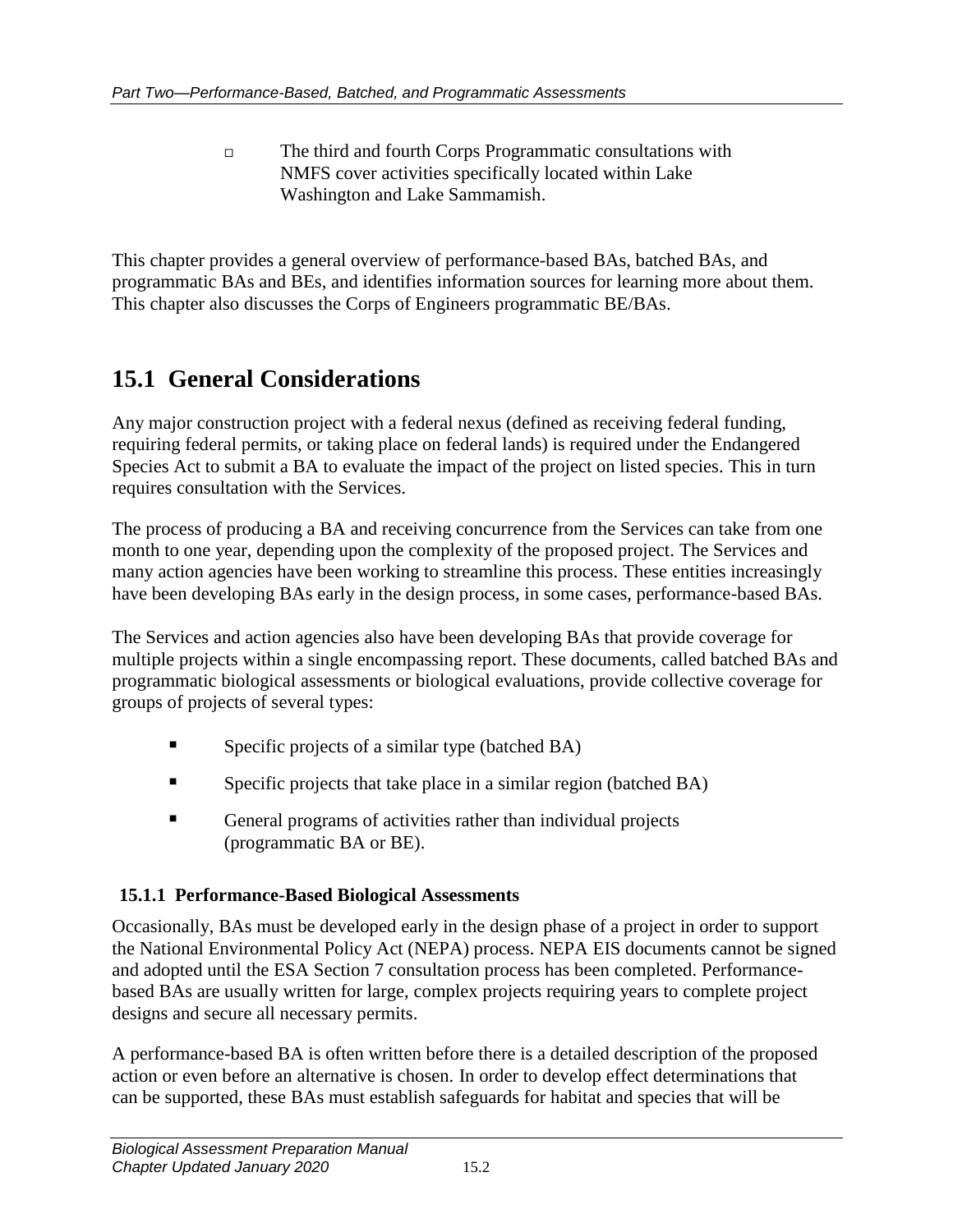implemented by the project. These safeguards often outline activities that will *not* be included in a project (e.g., the project will not entail in-water work, will not disturb riparian vegetation, will not fill wetlands, or will avoid placing bridge elements below the OHWM). Often these BAs place limitations on the scope of the project and project impacts (e.g., the bridge will span the entire floodplain; the project will be completed within one construction season; or no more than one acre of vegetation will be removed). Lacking a clear project description, a performancebased BA defines the project by specifying activities and elements that are not included or allowed in the project.

Because these BAs are written prior to completing project designs, often consultation must be reinitiated after the scope of the project has been more clearly defined. Reinitiation in this case allows for a more detailed and thorough analysis of effects based upon current or final project designs.

## <span id="page-6-0"></span>**15.1.2 Batched Biological Assessments**

*1*

Projects can be grouped by project type (e.g., pavers or bridge scour repair) or by geographic location (e.g., projects within a single watershed). General impacts are identified, discussed, and evaluated in the batched BA, and minimization measures are developed to minimize these common impacts. Site-specific impacts are discussed as necessary in relation to the projects. WSDOT has successfully used batched BAs to address paving projects.

## <span id="page-6-1"></span>**15.1.3 Programmatic Biological Assessments and Biological Evaluations**

Programmatic BAs and BEs typically are written to cover several project types with NE, NLTAA, and LTAA calls, either within a defined geographic area, over a limited period of time, or for a particular species (as defined in the programmatic BA). The programmatic BA may be approved by one or both of the Services.

Programmatic BAs group together activities that occur as part of a project (e.g., vegetation removal, in-water work, pile-driving, blasting, heavy equipment operation). Specific effect determination criteria are identified for each species addressed in the programmatic BA. Projects that cannot meet the criteria defined in the programmatic BA may require an individual BA for review and concurrence by the Services.

A project biologist reviews each individual project to determine whether it meets the requirements outlined in the programmatic BA. If a project meets those requirements, the project evaluation or assessment is documented through the use of a programmatic BA form or an abbreviated BA report, which is sent to the Services. With a few exceptions, projects complete their Section 7 requirements through the programmatic BA, so that individual concurrence from the Services is not required.

The process used for consultation and to document and track projects receiving coverage under a programmatic BA may differ slightly among programmatic BAs. For each programmatic BA, a form or an abbreviated BA template is provided to facilitate ongoing documentation of the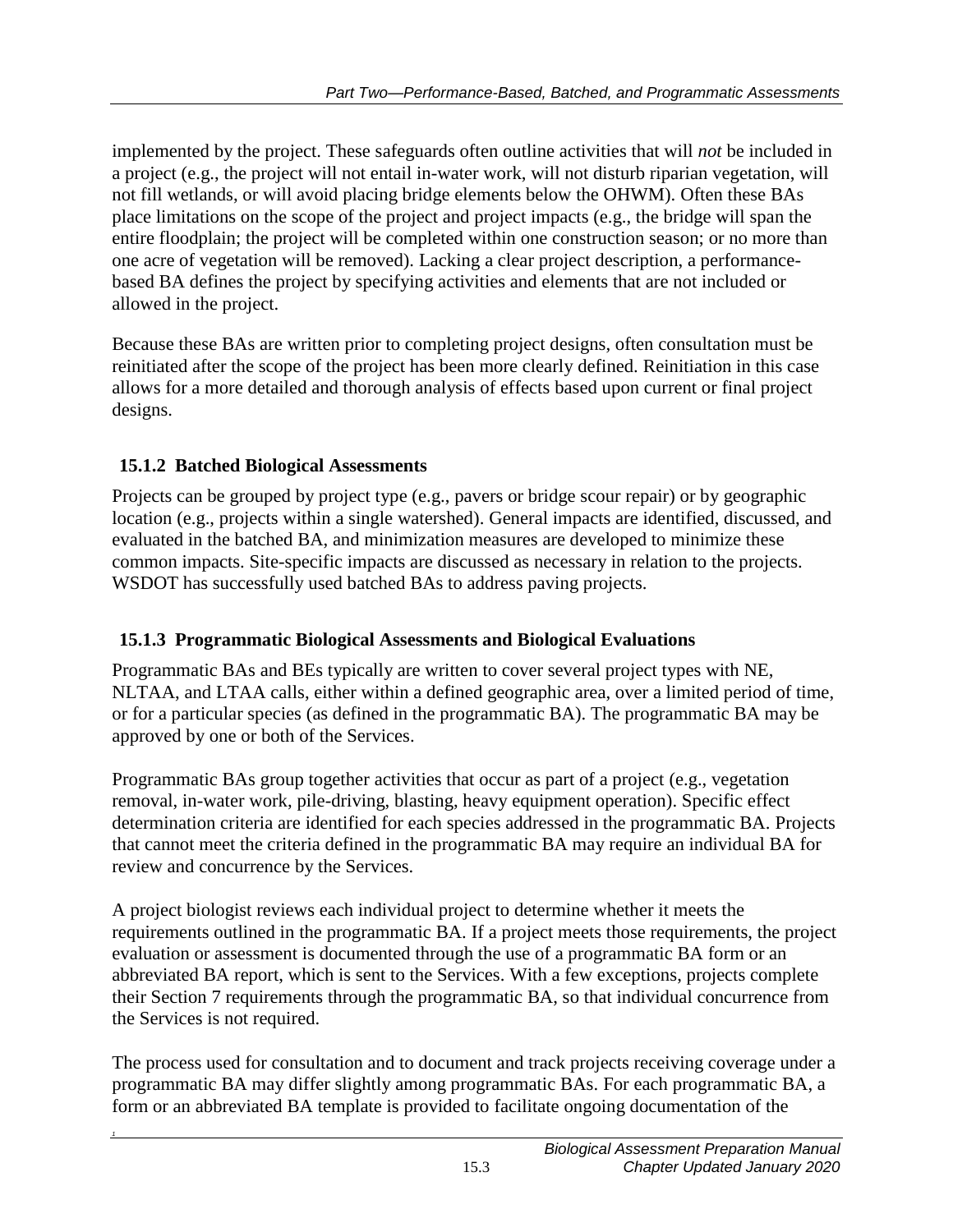projects covered under that programmatic BA. This template is filled out by the action agency in coordination with the Services.

The Corps has four programmatic consultations in Washington State that address many minor construction activities that it implements directly or for which it issues permits, as well as fish passage and restoration activities. Each programmatic consultation is addressed in Section 15.2.

WSDOT has developed programmatic BAs for internal use by WSDOT biologists. In 2015, WSDOT implemented a statewide programmatic that replaced the two that covered USFWS species in eastern and western Washington. The second programmatic BA addresses projects and species throughout Washington that are under NMFS jurisdiction These programmatic BAs apply only to a selection of WSDOT *no effect*, *not likely to adversely affect*, and *likely to adversely affect* projects.

WSDOT programmatic BAs were intended for use only by WSDOT biologists and were not available for use outside WSDOT, or for local agency projects. Due to a high volume of fish passage projects between 2021 and 2030, WSDOT is developing consultant accessibility to the programmatic database. WSDOT Local Programs will be implementing a programmatic consultation in 2020 or 2021 that can be used by local agencies.

### <span id="page-7-0"></span>**15.1.4 Information Sources**

The programmatic consultations the Corps has completed, as well as information on the required timing windows specified in these programmatic documents, are available online at < [http://www.nws.usace.army.mil/Missions/CivilWorks/Regulatory/PermitGuidebook/Endangered](http://www.nws.usace.army.mil/Missions/CivilWorks/Regulatory/PermitGuidebook/EndangeredSpecies.aspx) [Species.aspx](http://www.nws.usace.army.mil/Missions/CivilWorks/Regulatory/PermitGuidebook/EndangeredSpecies.aspx) >.

Guidance provided by USFWS for transportation agencies developing programmatic strategies is available on the USFWS website. Also provided on this website is an outline of the general process for developing programmatic BAs

[http://www.nws.usace.army.mil/Missions/CivilWorks/Regulatory/PermitGuidebook/Endangered](http://www.nws.usace.army.mil/Missions/CivilWorks/Regulatory/PermitGuidebook/EndangeredSpecies.aspx) [Species.aspx](http://www.nws.usace.army.mil/Missions/CivilWorks/Regulatory/PermitGuidebook/EndangeredSpecies.aspx)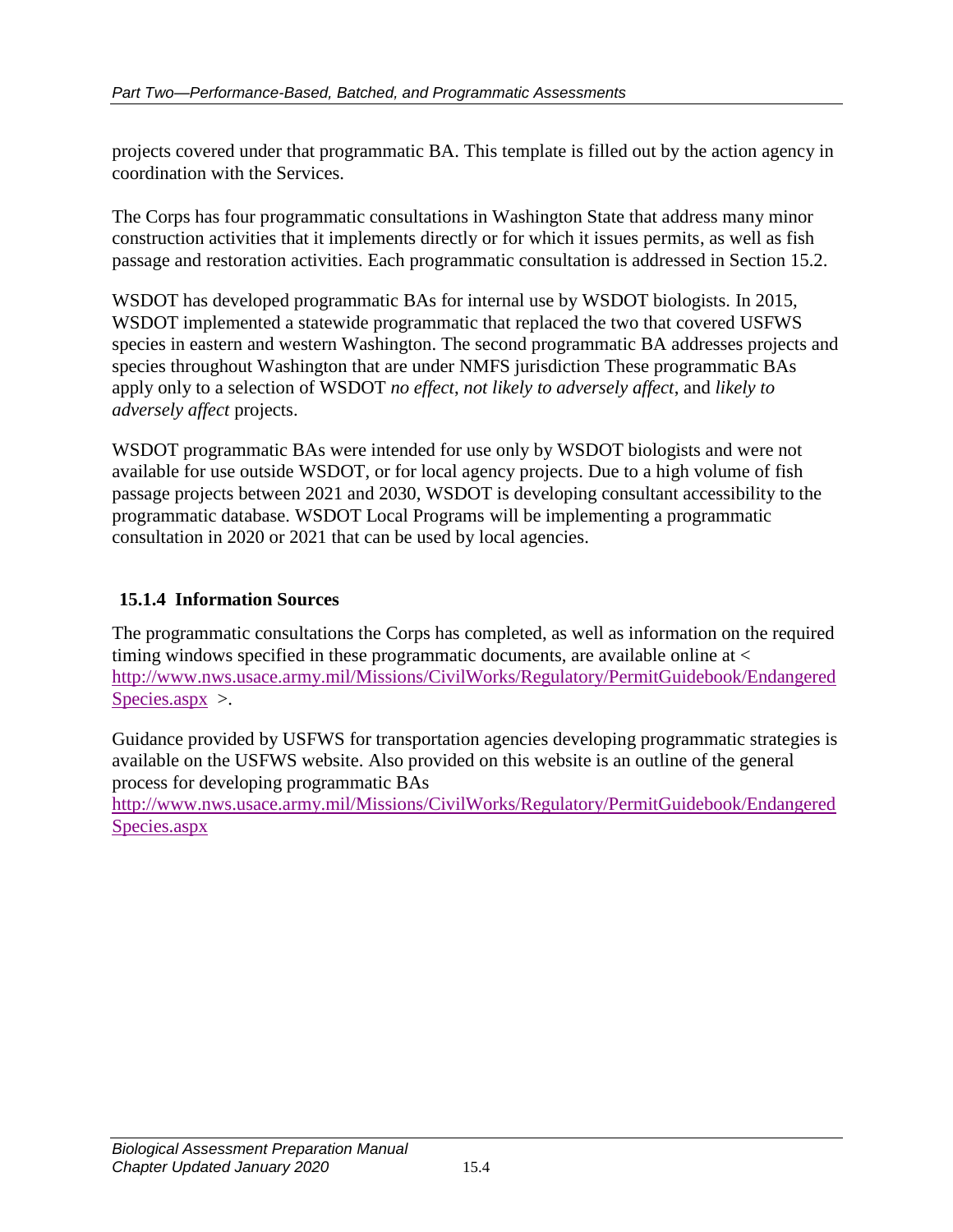# <span id="page-8-0"></span>**15.2 U.S. Army Corps of Engineers Programmatic Biological Evaluations/Assessments**

<span id="page-8-1"></span>**15.2.1 Programmatic Biological Evaluation for the State of Washington for Salmonid Species Listed or Proposed by the National Marine Fisheries Service and the U.S. Fish and Wildlife Service Under the Endangered Species Act (Phase 1 Programmatic) and Revisions to Regional General Permits (RGP) 1 and 6 (Watercraft Lifts in Fresh and Marine/Estuarine Waters and Overwater Structures in Inland Marine Waters)**

The Corps of Engineers produced this BE for portions of its nationwide and regional permit programs. The programmatic BE received concurrence from NMFS on January 16, 2008, and from USFWS on September 9, 2009 (renewed October 20, 2016).

The applicant must submit a Specific Project Information Form (SPIF) to the Corps, with subsequent approval by the Corps, and in some cases the USFWS. Sixty-eight potential Conservation Measures may be used.

Activities are allowed within the State of Washington with a few exceptions:

Effects to USFWS administered species are not covered in Lake Washington and Lake Sammamish (activities there are covered in a separate agreement); and

Effects to NMFS administered species are not covered for some activities in the Columbia River mainstem and Baker Bay.

This programmatic BE can be applied to actions covered under certain nationwide permits or regional general permits that the Corps believes merit a determination of NLTAA for fish and other species or designated critical habitat. Specific projects include the following:

- **Aids to navigation**
- **Nooring buoys**
- **Piling repair and replacement (replacement of up to 20 existing pilings per** structure using vibratory installation to the extent possible)
- Scientific measurement devices
- Oil spill containment
- **Fish and wildlife harvesting**
- Tideland markers

*1*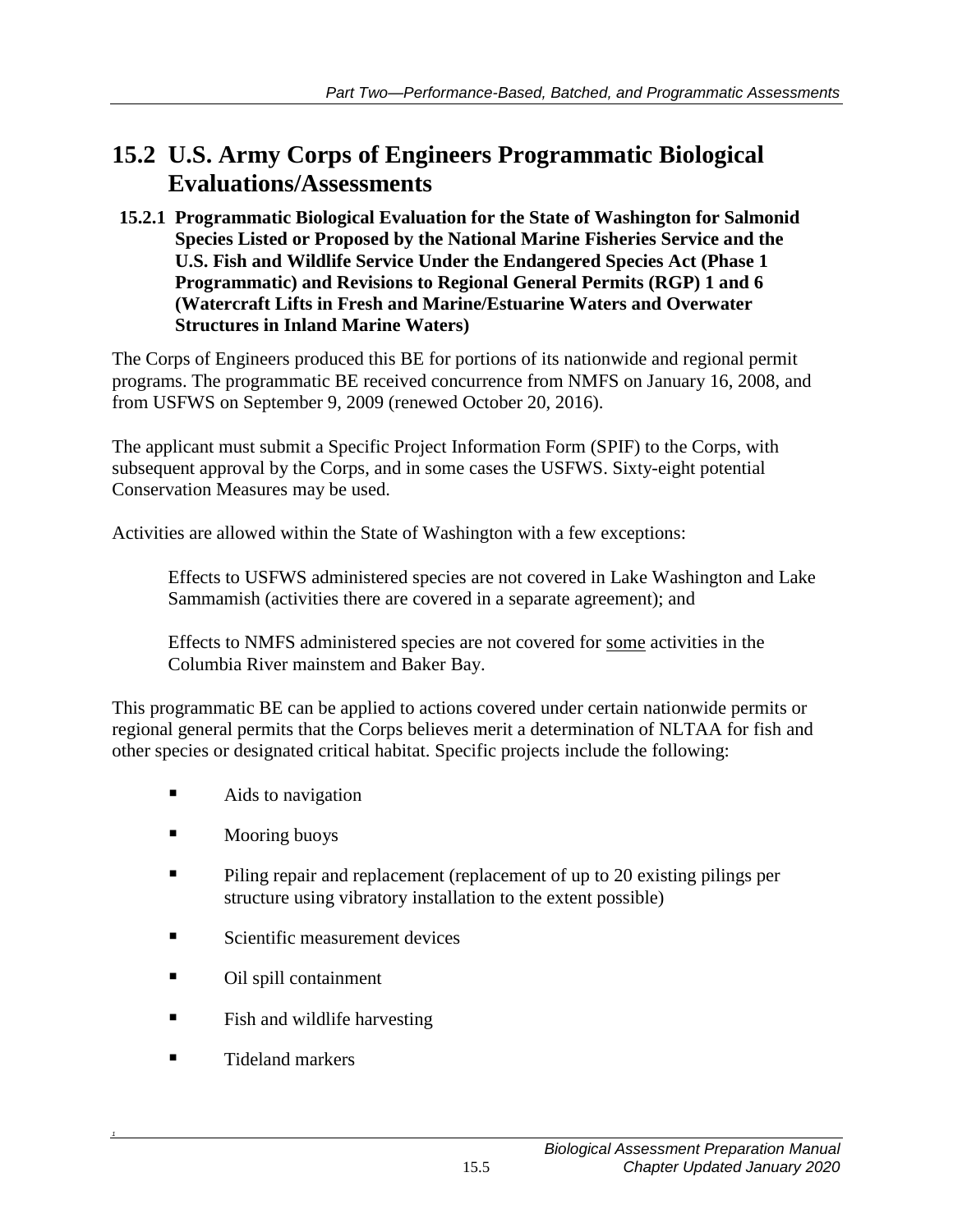- **Nearshore fill for State Hydraulic Project approval mitigation** requirements
- **Temporary recreational structures (not approved for listed salmon and** steelhead)
- **Minor bank stabilization, freshwater**
- **Minor bank stabilization, marine/estuarine**
- Watercraft lifts and boat canopies, Regional General Permit 1
- Overwater structures in inland marine waters, Regional General Permit 6

The descriptions and conditions for the activities covered under the programmatic consultation may have conditions for specific species, activities, and geographical areas. Additionally, all activities must comply with the general implementation conditions and timing windows of the programmatic consultations.

#### <span id="page-9-0"></span>**15.2.2 Programmatic Biological Assessment for Fish Passage and Habitat Restoration Actions in Washington State**

This programmatic BA (June 6, 2008; revised July 29, 2008) primarily addresses fish habitat restoration. NMFS and the USFWS issued a joint biological opinion on July 8, 2008. The USFWS extended coverage for the 2008 Fish Passage and Restoration programmatic consultation until December 31, 2018 or until the amount of authorized take is reached. On June 21, 2017, the NMFS completed a new Fish Passage and Restoration programmatic consultation. The programmatic covers the short-term adverse effects of restoration projects such as temporary water quality impacts or fish handling. However, the general long-term aspect of the project must be beneficial to aquatic life. The activities covered under this programmatic consultation include:

- $\blacksquare$  Fish passage
- **Installation of instream structures**
- $\blacksquare$  Levee removal and modification
- Side channel/off channel habitat restoration and reconnection
- Salmonid spawning gravel restoration
- **Forage fish spawning gravel restoration**
- Hardened fords for livestock crossings of stream and fencing